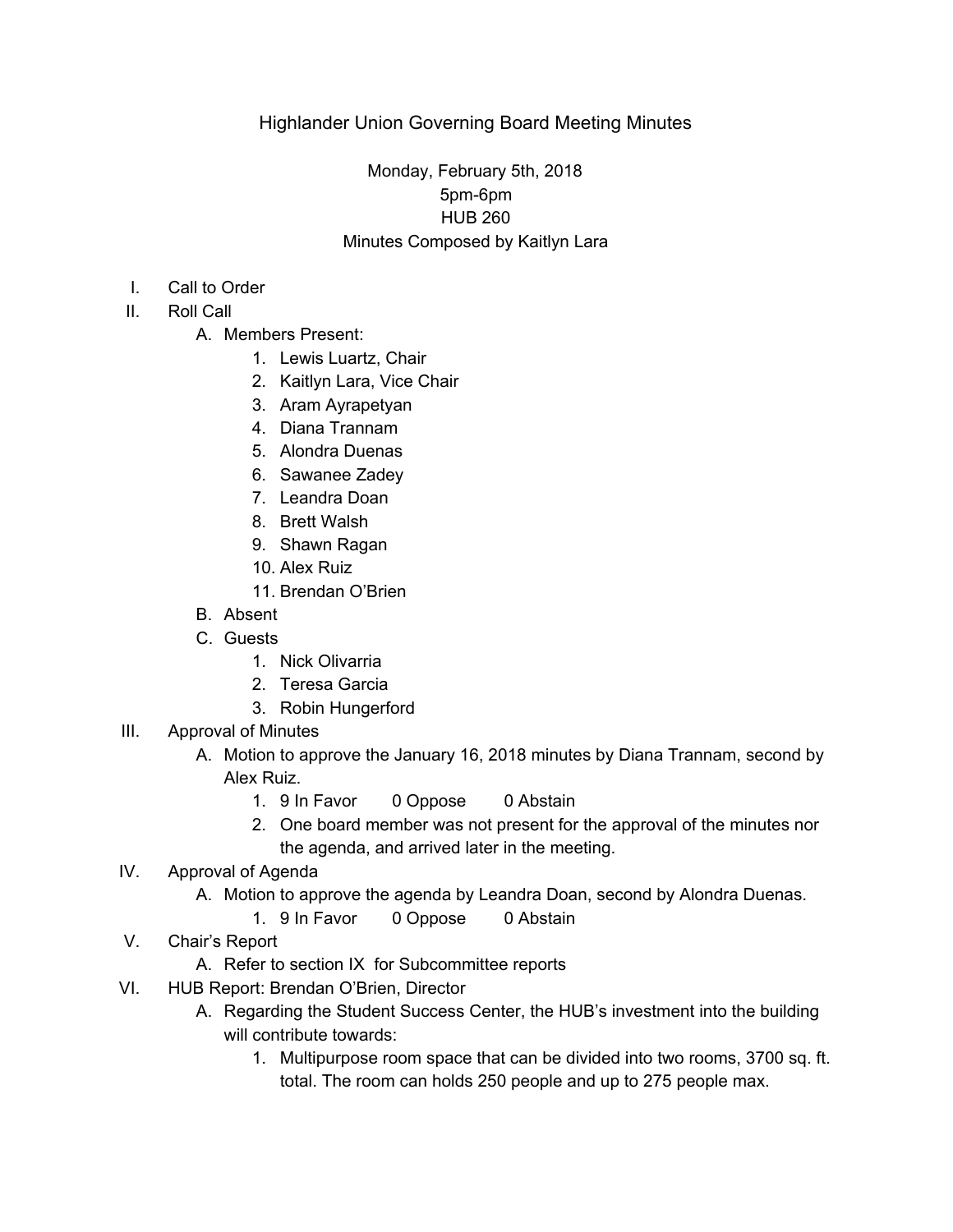- 2. 3 small meeting rooms, that can be used for meeting or for students who want to eat lunch inside or study. This space is much more flexible than HUB meeting rooms.
- 3. 3 small study rooms for students.
- 4. A lounge space, with both an open student study, and a quiet study lounge. This was something that the Student Affairs Working Group really advocated for. Originally there was an idea for labeling study spaces for only Graduate Students, Undergraduate Students, or Commuter Students but those designated spaces already exist here in the HUB. Brendan wants to update those HUB spaces a bit and give them a better identity for those groups of students that belong to those spaces.
- 5. Collaboration study nooks.
- 6. Reallocating some of the space from the multipurpose room to a lobby space. All of the prescribed space was taken, leaving nothing for a nice lobby area. This space could contain lounge furniture, use as a pre-function space, or even as art installation space. It would make the building more unique and welcome. At tomorrow's working group meeting, the Working Group will finalize more of these details. In three to four weeks, Brendan will have a more finalized plan. There will be options to view designs from a construction group and an architecture group with ideas on what the space could look like. This will offer an opportunity for more opinions from students and from the Working Group.

### VII. Food Service Report

- A. Julie Zeno came last month and relayed some of the questions the Board had for her (Robin Hungerford).
	- 1. Mobile Ordering App: it is not at the top of Dining's priorities at the moment. There are too many other projects going on currently with the rest of the campus. The Barn is finishing their designs, designs for Glasgow Dining as part of the new AI restaurant just began, and designs for the new residential building. With all of these projects and down a director, things are very busy. Mobile Ordering may be revisited in the Summer or the Fall of 2018. If Dining does go ahead with the app, it has to be for the right reasons. It will complicate operations and slow down service, so Dining needs to make sure that if it is implemented, it is done well.
	- 2. The HUB Nutritionals: THe HUB has started linking nutrition facts from the dining options on campus to the HUB website. SOme are easy to find, but others are more difficult. You can look up specific nutrition facts per restaurants, but it gets tricky for places where customization occurs. Hibachi San is not posted on the website, as Dining is still working with them to upload the correct file. She is talking with IT to get these nutrition facts more easily accessible on the website.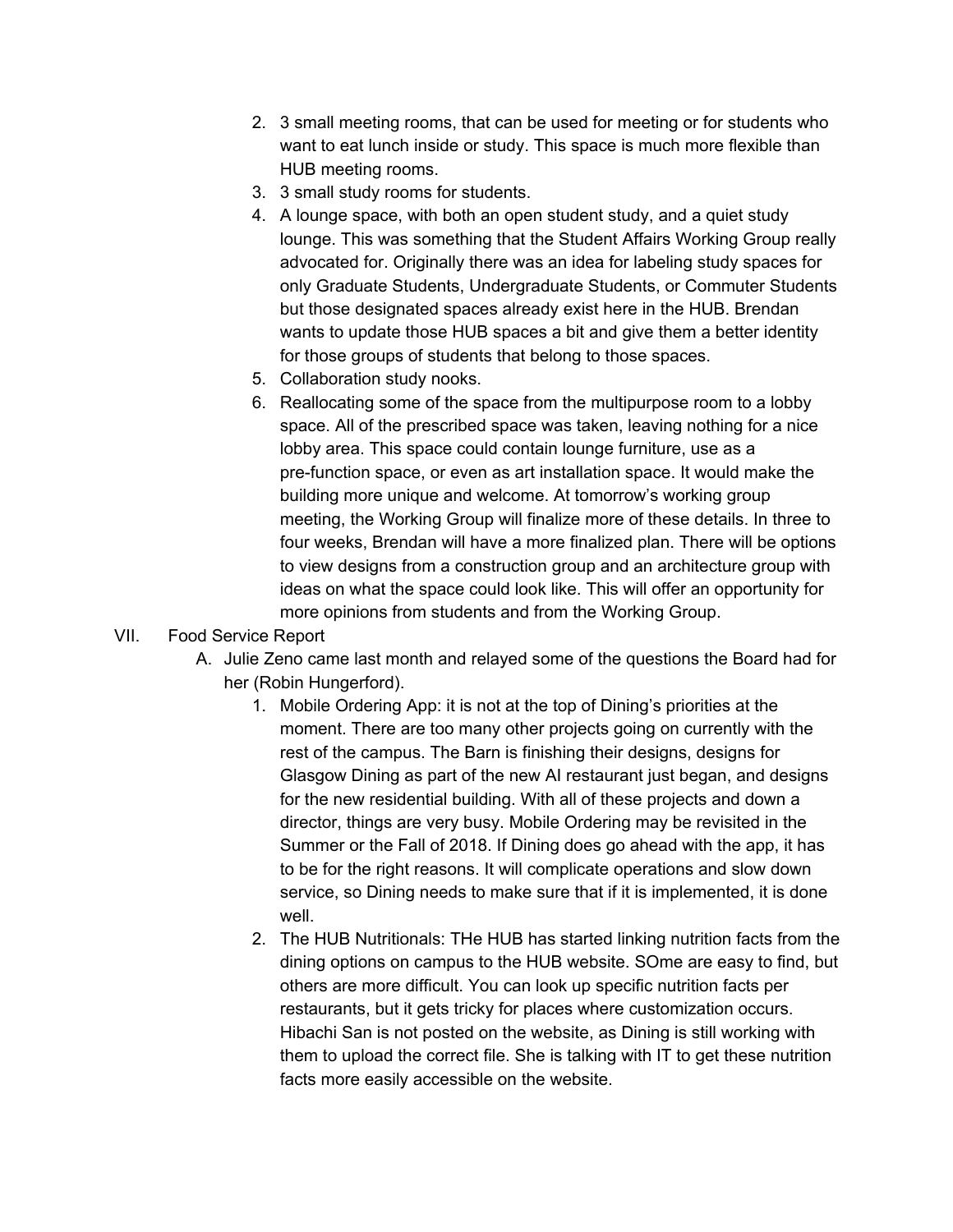- 3. Tip Jars: UCR as a whole has a tipping policy, where employees cannot receive tips. This is enforced for all UCR dining, UCR departments (such as landscaping or maintenance), and UCR catering as well. Because Habit is not UCR, nor are their employees, we cannot apply the same policy to their restaurant. At this time, there is no need to police whether they have a tip jar or not. The assumption is that those employees receive the tips earned in the jar, but Robin has not gone to specifically ask. Aram Ayrapetyan asked if this policy is also implemented at the Glen Mor Starbucks, but Robin replied that the Starbucks is a UCR franchise. Therefore they are UCR employees and the tipping policy is enforced at their location.
- 4. Poor Dining Experiences: If you hear from a student that has a poor experience at a HUB dining location, please advocate the use of the Dining Survey on the HUB website. It allows the HUB to capture real-time feedback and address any concerns with the staff working. When a negative survey is received, Teresa Garcia (a HUB Dining Staff member) will go to the dining location and address the issue within 48 hours. This allows the feedback to be addressed, and the HUB takes it very seriously. They would also like the 3rd party to contact the customer afterwards. Alex Ruiz asked how this survey information is promoted to the campus. Robin replied that the Text-n-Tell (used at residential dining) was used at retail locations (HUB, the Barn, Bytes, Ivans) for a brief period of time, but it did not receive the same attention that residential currently receives. To save money, the system was pulled from all UCR retail locations, as well as the napkin dispenser advertisements and poster/flyers. The survey system is not well marketed, but the Text-n-Tell was well marketed and barely any feedback was given. Robin will consider a new marketing campaign for the Dining Survey. Aram Ayrapetyan asked whether any dining workers lost their jobs with the new dining transitions. Robin responded that no career position, no management position, nor any student position was lost. From a union perspective, the HUB absorbed positions that are financial making a negative impact right now, but it was their commitment to not lose any positions.
- 5. 3rd Party Tax: Robin spoke with the Finance and Accounting Team and found that the 3rd parties do have to charge tax. When dining services annually reports to the state, they report up through UCR. When 3rd party franchises report to the State, they report through their own corporation. Therefore they are required to follow the State-Tax Laws. There is nothing UCR can enforce to require the 3rd parties to cease the sales tax.
- VIII. Public Forum
- IX. Subcommittee Reports
	- A. By-Law Committee Meeting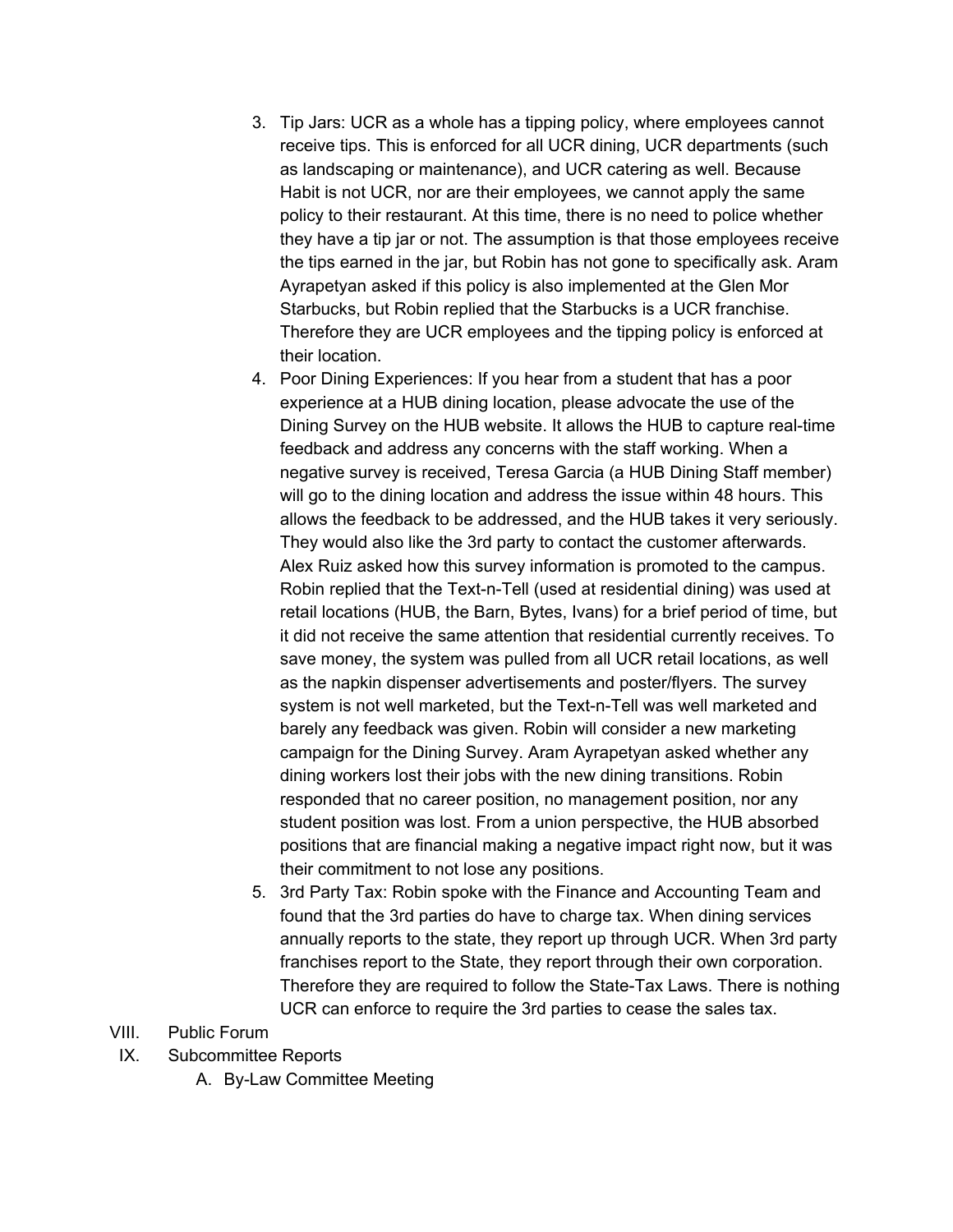- 1. We went over the current By-Laws and found many consistencies. There are many things that we recommend to change, specifically with respect to membership. Next meeting, we will go into more detail, so please let us know your availability. The discussion will affect everyone on the Board, so if you are part of the sub-committee, please try to attend.
- 2. Motion to amend Section 3 Item F of the HUB Bylaws to require 50% plus one of all eligible voting members of the Board present to constitute a quorum, by Kaitlyn Lara, second by Diana Trannam.
	- a) 10 In Favor 0 Oppose 0 Abstain
- B. Finance Committee
	- 1. In the first finance meeting, Brendan O'Brien gave us an overview of the budget, and we began discussing capital projects. During the second meeting, we went into more detail about possible capital projects. Brendan O'Brien will go more into detail at a future HUB Board Meeting, where the rest of the Board will be able to understand where the money is going and how it flows, etc.

## X. New Business

- A. Motion to approve items A through G by Brett Walsh, second by Aram Ayrapetyan.
	- 1. 10 In Favor 0 Oppose 0 Abstain

## XI. Old Business

- A. Brendan O'Brien announced that the \$15 an hour operating beyond normal hours fee is still in review with VCSA leadership.
- B. Regarding the HUB Posting Policy Review, Brendan is going to meet with Ellen Whitehead to correlate the Student Affairs Posting Policy, HUB Posting Policy, ASUCR Elections Posting Policy, and the General Campus Posting Policy to make sure that there are no redundancies or incorrect information.
- C. The upcoming Facilities Service-Level Agreement (SLA) changes might be ready for the March HUB Board meeting. Brendan will send more information about that in an email. Hassan and Susan are planning on attending the March meeting, if the rest of the Board would like to vote on the proposed changes. If it does not look like we may have a lot of attendance at the March meeting, Brendan proposed to the Board to consider a special meeting to vote on this SLA because he would like the entire Board's opinion and vote on the matter. Brendan needs a final answer on the SLA by the end of March to include it into the HUB budget for next year. Shawn Ragan asked if the SLA meeting served the purpose of approving particulars regarding the changes, to which Brendan confirmed as the rest of the campus is working towards integrating services. Brendan also added that it is more of getting the Board to approve with the investment amount and whether the service matches our expectations of what we currently have.

### XII. Announcements

A. Alex Ruiz mentioned that since we now have an Interim Vice Chancellor it would be a good idea for them to attend one of our meetings. Brendan replied that the